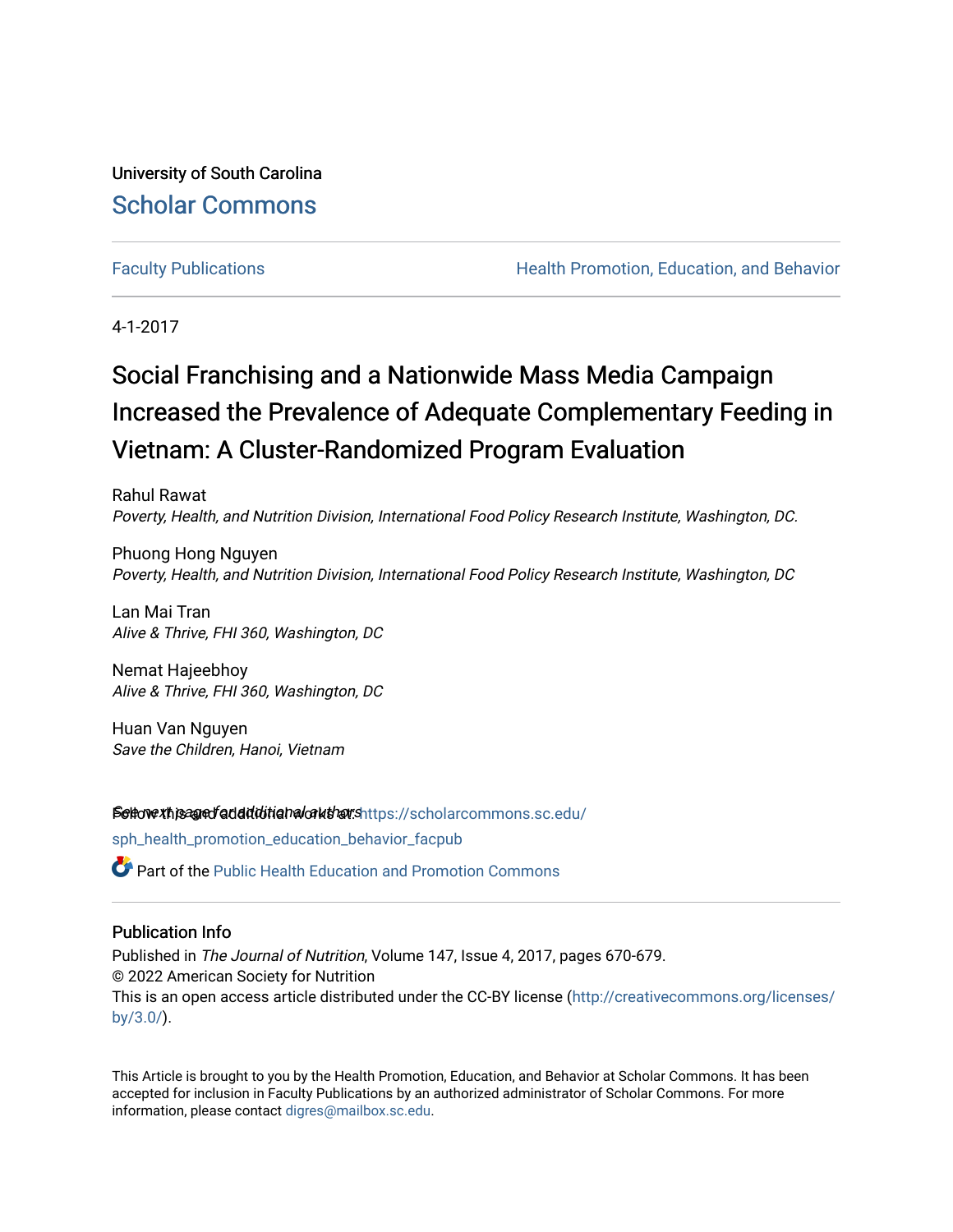# Author(s)

Rahul Rawat, Phuong Hong Nguyen, Lan Mai Tran, Nemat Hajeebhoy, Huan Van Nguyen, Jean Baker, Edward A. Frongillo Jr., Marie T. Ruel, and Purnima Menon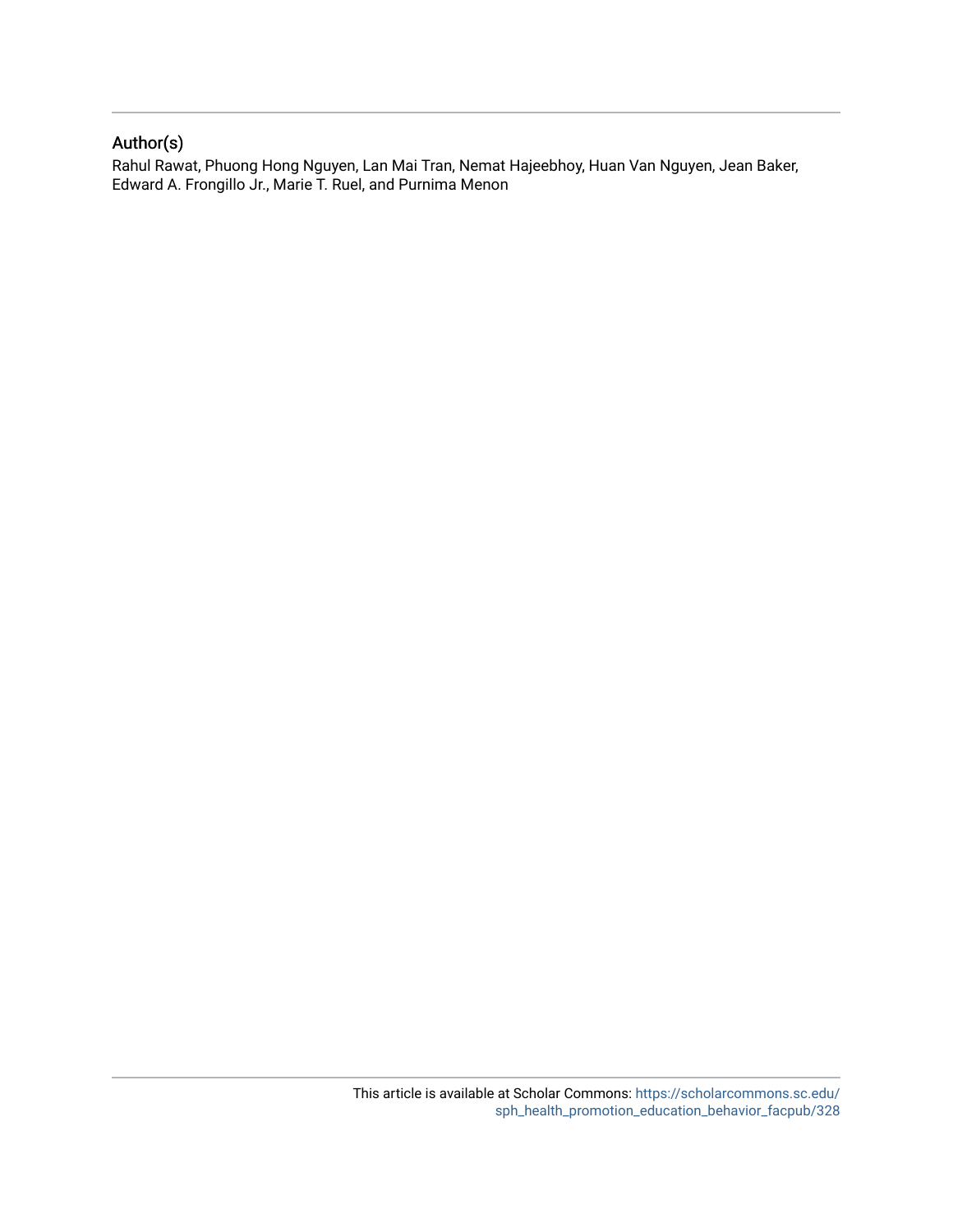

# Social Franchising and a Nationwide Mass Media Campaign Increased the Prevalence of Adequate Complementary Feeding in Vietnam: A Cluster-Randomized Program Evaluation<sup>1-3</sup>

Rahul Rawat,<sup>4</sup> Phuong Hong Nguyen,<sup>4</sup>\* Lan Mai Tran,<sup>5</sup> Nemat Hajeebhoy,<sup>5</sup> Huan Van Nguyen,<sup>6</sup> Jean Baker,<sup>5</sup> Edward A Frongillo,<sup>7</sup> Marie T Ruel,<sup>4</sup> and Purnima Menon<sup>4</sup>

<sup>4</sup>Poverty, Health, and Nutrition Division, International Food Policy Research Institute, Washington, DC; <sup>5</sup>Alive & Thrive, FHI 360, Washington, DC; <sup>6</sup>Save the Children, Hanoi, Vietnam; and <sup>7</sup>University of South Carolina, Columbia, SC

#### Abstract

**Background:** Rigorous evaluations of health system–based interventions in large-scale programs to improve complementary feeding (CF) practices are limited. Alive & Thrive applied principles of social franchising within the government health system in Vietnam to improve the quality of interpersonal counseling (IPC) for infant and young child feeding combined with a national mass media (MM) campaign and community mobilization (CM).

Objective: We evaluated the impact of enhanced IPC + MM + CM (intensive) compared with standard IPC + less-intensive MM and CM (nonintensive) on CF practices and anthropometric indicators.

**Methods:** A cluster-randomized, nonblinded evaluation design with cross-sectional surveys ( $n = \sim 500$  children aged 6–23.9 mo and ~1000 children aged 24–59.9 mo/group) implemented at baseline (2010) and endline (2014) was used. Difference-in-difference estimates (DDEs) of impact were calculated for intent-to-treat (ITT) analyses and modified per-protocol analyses (MPAs; mothers who attended the social franchising at least once: 62%).

Results: Groups were similar at baseline. In ITT analyses, there were no significant differences between groups in changes in CF practices over time. In the MPAs, greater improvements in the intensive than in the nonintensive group were seen for minimum dietary diversity [DDE: 6.4 percentage points (pps);  $P < 0.05$ ] and minimum acceptable diet (8.0 pps; P < 0.05). Significant stunting declines occurred in both intensive (7.1 pps) and nonintensive (5.4 pps) groups among children aged 24–59.9 mo, with no differential decline.

Conclusions: When combined with MM and CM, an at-scale social franchising approach to improve IPC, delivered through the existing health care system, significantly improved CF practices, but not child growth, among mothers who used counseling services at least once. A greater impact may be achieved with strategies designed to increase service utilization. This trial was registered at clinicaltrials.gov as NCT01676623. J Nutr 2017;147:670-9.

Keywords: complementary feeding, interpersonal counseling, mass media, child undernutrition, cluster-randomized trial, effectiveness evaluation, Vietnam

### Introduction

Appropriate infant and young child feeding  $(IVCF)^8$  practices, which include exclusive breastfeeding until 6 mo of age and the provision of safe and nutritionally rich foods in sufficient quantity, in addition to breast milk, from 6 to 23 mo of age, are a critical component of optimal child growth and development (1–3). Breastfeeding and complementary feeding (CF) promotion is recommended for scale-up in countries with a high burden of undernutrition (1). In Vietnam, an estimated  $25\%$  of children  $\lt 5$  y of age were stunted in 2014, reflecting a 5.8-percentage point (pp) decline since 2004. Over the same time period, there was little change in the prevalence of wasting, with an estimated prevalence of 6.8% in 2014, which reflects a decline of 1.1 pp in the previous

10 y (4). Poor IYCF practices is one of several factors explaining child undernutrition in Vietnam. Although breastfeeding is universal, practiced by 98% of mothers, only one-quarter of children aged 0–6 mo are exclusively breastfed (5). For CF practices, 2 key challenges identified in Vietnam are early introduction and low nutrient quality of CFs (6). In Vietnam, as elsewhere, strategies to improve IYCF are central to improving child nutrition.

Studies in a variety of contexts have reviewed strategies to improve child growth and development through investments in improving breastfeeding practices and CF knowledge and practices (2, 3, 7, 8). Small-scale efficacy trials to improve CF, including the provision of nutrition education and/or complementary foods,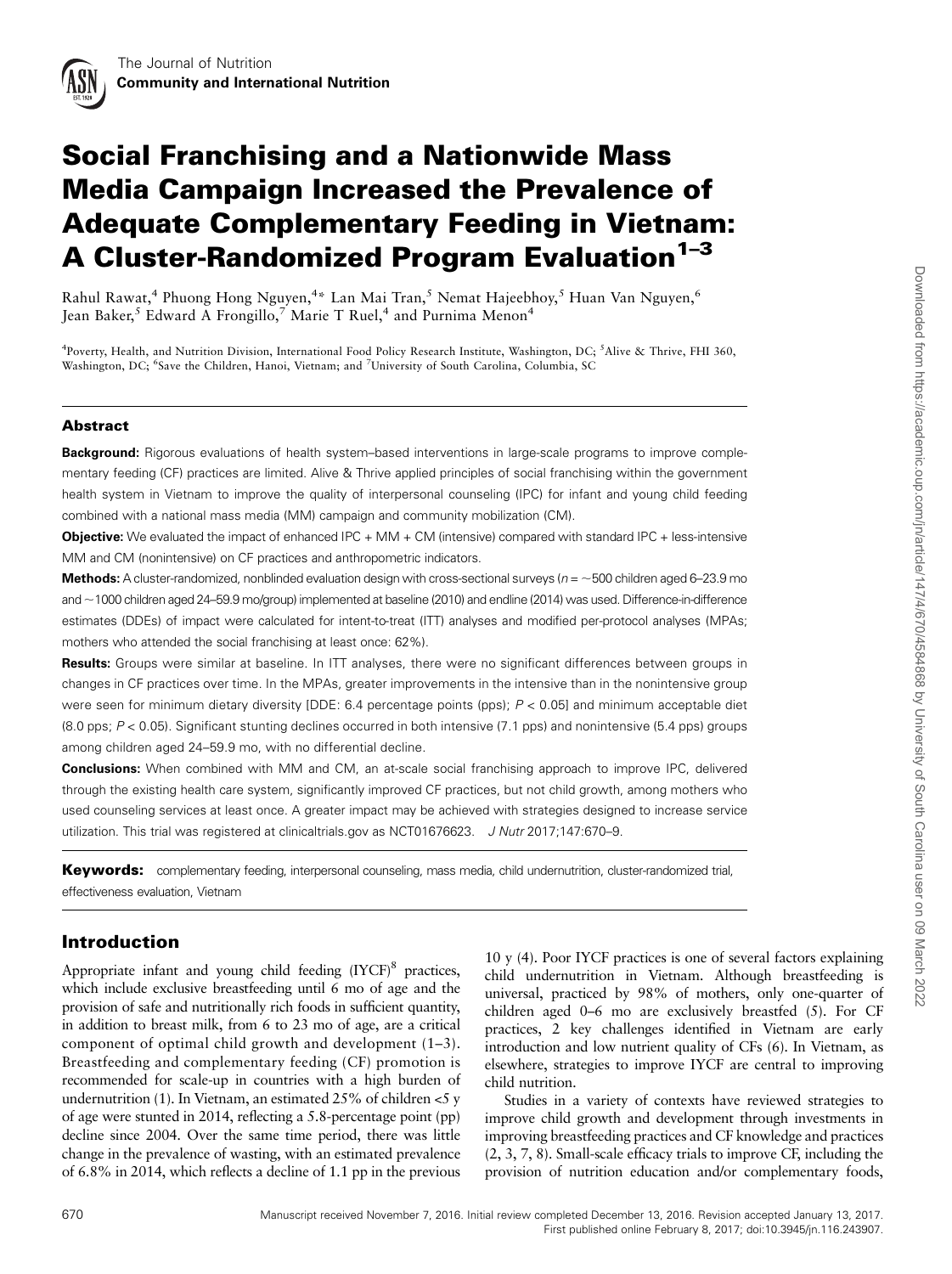have shown positive impacts on maternal IYCF knowledge and child feeding practices (2), but the impacts on child growth are inconsistent (7, 9–12). Evidence of interventions to improve IYCF in Vietnam is scant and comes primarily from an integrated nutrition program that used the positive-deviance approach. This study showed positive impacts on the quantity of foods consumed and improvement toward meeting daily energy requirements of children but showed no impacts on child nutritional status (13).

At the time of planning this study, evidence of interventions to improve CF practices in low- and middle-income countries was derived predominantly from efficacy studies or small-scale or pilot effectiveness interventions. Programmatic examples of CF interventions delivered within the context of large-scale programs, or national health systems, with rigorous evaluation designs were limited.

As part of the Alive & Thrive (A&T) initiative, our multicountry portfolio included impact evaluations of 3 large-scale programs to examine the impacts of diverse models of improving IYCF, including breastfeeding and CF, in 3 countries: Bangladesh, Ethiopia, and Vietnam (14). In Bangladesh, the intervention consisted of outreach-based home counseling delivered by a nongovernmental organization (15). In Ethiopia, the CF counseling was delivered by outreach-focused governmental health system workers (16). In Vietnam, a health facility–based counseling approach was used. Mass media (MM) and community mobilization (CM) were used in all 3 countries to complement interpersonal counseling (IPC). Thus far, these studies have shown varying, but positive, impacts on breastfeeding in all 3 contexts (16, 17) and on CF in Bangladesh and Ethiopia (15, 16).

In this article, we report findings from Vietnam, where an innovative social franchise model (18) embedded into government health facilities was used to deliver interventions to improve CF and child growth. Social franchising applies commercial franchising concepts so that a brand identity is equated with quality services (in this case, through standardized operating procedures, support, and training) that help achieve social and health benefits (19). Studies on the ability to deliver and ensure quality of services for nutrition in health facilities are few (20, 21). These studies showed an impact on practices and on child growth outcomes, but scale-up of these interventions has been a challenge (22–24). This study therefore addresses an important gap in the literature on the impact of facility-based counseling interventions to address critical IYCF practices, particularly through the use of a social franchising–based model. The literature on social franchising itself, largely in the reproductive health field, is vast, but we are aware of no studies reporting experience with social franchising in the area of nutrition. This study therefore is the first to our knowledge to examine the role of social franchising to address IYCF practices and offers an example of the potential of the approach to address nutritionrelated issues.

### Methods

Study context and intervention description. In Vietnam, A&T, through Save the Children, worked with the government to establish a total of 781 social franchises within government health facilities in 15 of 63 provinces at the province, district, and commune levels to improve the quality of IYCF counseling. Social franchising principles were used to deliver facility-based individual and group IYCF counseling, under the brand name Mặt Tri Bé Th (MTBT; "The Little Sun" in English). All<br>facilities were required to meet minimum criteria, including a dedicated facilities were required to meet minimum criteria, including a dedicated, standardized counseling room, trained staff, and availability of job aids and client materials. The program aimed to deliver a minimum of 9 and a maximum of 15 counseling contacts to each mother-child pair from the last trimester of pregnancy through the child's first 2 y of life, among them 7 CF contacts from age 6 to 24 mo (Table 1). Referrals, CM, promotional print materials, and television advertising were used to generate demand for preventive IYCF counseling services, a concept that was new to most families. Training and supervision, incentives to the health facilities, and monitoring tools were applied to improve quality of services.

The MM component consisted of a national broadcast campaign that used television and digital media (Internet and mobile phone applications); 1 of 4 television spots focused on promoting iron-rich food consumption beginning at 6 mo of age and another television spot promoted the use of franchise services. In intensive areas, the MM campaign also included additional out-of-home advertising on optimal IYCF practices through billboards and broadcasts on village loudspeakers. In intensive areas, CM was operated by village health workers who visited households of women with children aged <24 mo to deliver invitation cards, encourage mothers to attend MTBT counseling services, and provide women with basic IYCF messages.

Thus, A&T used 3 different components (i.e., enhanced IPC, CM, and MM) to deliver interventions to targeted beneficiaries. The "intensive" group was exposed to all 3 interventions; the "nonintensive" group was exposed to standard IPC and less-intensive MM and CM. Standard IPC consisted of messages and information on IYCF delivered by doctors or midwives as part of routine child health care contacts at the health facilities. In nonintensive areas, the MM component did not include community airing of loudspeaker announcements and posters promoting breastfeeding in commune health centers. In nonintensive areas, CM was less structured and covered general health care topics, such as family planning, pregnancy registration, and antenatal care, and did not include the distribution of invitation cards to attend IYCFrelated counseling. A more detailed description of the components of the intensive and nonintensive programs is provided elsewhere (18).

In Vietnam, IPC and MM were initiated in May and September 2011, respectively. Thus, the total duration of implementation of the full intensive package of interventions was  $\sim$ 3 y. In addition, advocacy at the national and provincial levels targeted the extension of paid maternity leave to 6 mo, the strengthening of the Code of Marketing of Breast Milk Substitutes (including during the CF period), the reduction in stunting,

<sup>&</sup>lt;sup>1</sup> Support for this evaluation and the implementation of the interventions was provided by the Bill & Melinda Gates Foundation, through Alive & Thrive (A&T), managed by FHI 360; additional financial support to the evaluation study was provided by CGIAR Research Program on Agriculture for Nutrition and Health (A4NH), led by the International Food Policy Research Institute (IFPRI). The Gates Foundation and A&T participated in the study design choices; neither participated in the data collection or analysis. A&T provided specific written inputs to the manuscript on intervention design and scale and provided feedback on the interpretation of the results. A&T and the Gates Foundation gave extensive feedback at all stages of the project, but freedom to publish the study findings was protected contractually in the agreement between the respective funding sources and IFPRI. All final decisions on the manuscript were made by the researchers. This is an open access article distributed under the CC-BY license (http://creativecommons.org/licenses/by/3.0/).

<sup>&</sup>lt;sup>2</sup>Author disclosures: R Rawat, PH Nguyen, LM Tran, EA Frongillo, MT Ruel, and P Menon, no conflicts of interest. N Hajeebhoy, HV Nguyen, and J Baker were members of the program implementation team that designed and implemented the interventions studied and reported on in this article. They reviewed the manuscript and provided contextual interpretation of the results, but final decisions for manuscript content lay with the primary authors from the evaluation team (PH Nguyen, LM Tran, EA Frongillo, MT Ruel, R Rawat, and P Menon).

<sup>3</sup> Supplemental Tables 1–4 are available from the ''Online Supporting Material'' link in the online posting of the article and from the same link in the online table of contents at http://jn.nutrition.org.

<sup>\*</sup>To whom correspondence should be addressed. E-mail: p.h.nguyen@cgiar.org. <sup>8</sup> Abbreviations used: A&T, Alive & Thrive; CF, complementary feeding; CM, community mobilization; DDE, differencenifference impact estimate; IPC, interpersonal counseling; ITT, intent to treat; IYCF, infant and young child feeding; MM, mass media; MPA, modified per-rotocol analysis; MTBT, Mặt Trời<br>Bé Thơ (Tho Little Sun): np. narsontage point: SBCC, social behavier change Bé Thơ (The Little Sun); pp, percentage point; SBCC, social behavior change communication.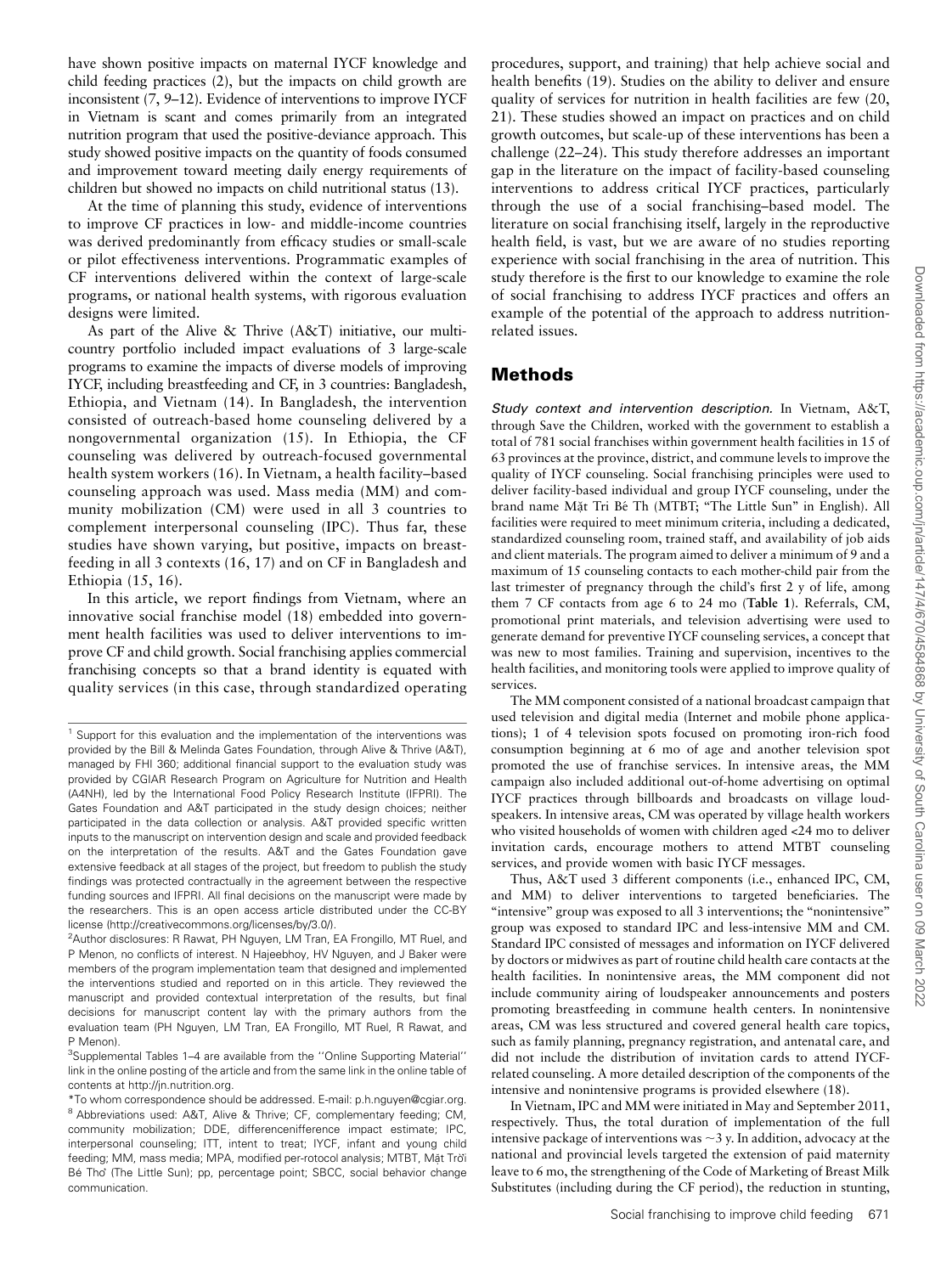| <b>TABLE 1</b>              | Interpersonal counseling package <sup>1</sup>                                                                                      |                                                                             |                                                                                             |                                                                                                                                         |                                                                                                                                                                                                                                                                                                                                                                                                                                                                                                                                                                                                                                                                                                                                                                                                                                                                                                                                                                                                                                                                                                                                              |
|-----------------------------|------------------------------------------------------------------------------------------------------------------------------------|-----------------------------------------------------------------------------|---------------------------------------------------------------------------------------------|-----------------------------------------------------------------------------------------------------------------------------------------|----------------------------------------------------------------------------------------------------------------------------------------------------------------------------------------------------------------------------------------------------------------------------------------------------------------------------------------------------------------------------------------------------------------------------------------------------------------------------------------------------------------------------------------------------------------------------------------------------------------------------------------------------------------------------------------------------------------------------------------------------------------------------------------------------------------------------------------------------------------------------------------------------------------------------------------------------------------------------------------------------------------------------------------------------------------------------------------------------------------------------------------------|
|                             | EBF promotion                                                                                                                      | EBF support                                                                 | EBF management                                                                              | CF education                                                                                                                            | CF management                                                                                                                                                                                                                                                                                                                                                                                                                                                                                                                                                                                                                                                                                                                                                                                                                                                                                                                                                                                                                                                                                                                                |
| contacts<br>Timing of       | pregnancy, ninth month of pregnancy<br>3 contacts: seventh month of<br>pregnancy, eighth month of<br>Third trimester of pregnancy; | Delivery; 1 contact                                                         | 4 contacts: at ages 2-4 wk,<br>$1-2$ mo, $2-3$ mo, $4-5$ mo<br>Child aged 0-6 mo;           | Child aged 5-6 mo;<br>1 contact                                                                                                         | 8-9 mo, 10-11 mo, 12-14 mo, 15-18 mo, 18-24 mo<br>Child aged 6-24 mo; 6 contacts: at ages 6-7 mo,                                                                                                                                                                                                                                                                                                                                                                                                                                                                                                                                                                                                                                                                                                                                                                                                                                                                                                                                                                                                                                            |
| counseling<br>Types of      | 2 individuals, 1 group                                                                                                             | Individual                                                                  | 2 individuals, 2 groups                                                                     | Individual                                                                                                                              | Combination of individual and group                                                                                                                                                                                                                                                                                                                                                                                                                                                                                                                                                                                                                                                                                                                                                                                                                                                                                                                                                                                                                                                                                                          |
| Contents                    | information on EBF for mothers<br>before delivery and in the third<br>Provides timely and appropriate<br>trimester of pregnancy    | Supports mothers to initiate<br>ಸ<br>BF after delivery<br>health facilities | in the 1-2 wk postpartum<br>mothers to maintain EBF<br>Follows up and supports<br>to 3-6 mo | needed for mothers to give<br>appropriate complementary<br>foods at 6 mo of age-not<br>Provides basic information<br>earlier or later   | Provides information for mothers about CF,<br>CF practices, have the skills to practice<br>so mothers will: know age-appropriate<br>age-appropriate CF, be able to prepare<br>age-appropriate complementary foods,<br>know appropriate foods to feed their<br>counselling that offers follow-up and<br>infants by age, receive individual<br>support in CF                                                                                                                                                                                                                                                                                                                                                                                                                                                                                                                                                                                                                                                                                                                                                                                   |
| optimal CF<br>Principles of |                                                                                                                                    |                                                                             |                                                                                             | Prepare mixed foods rich in nutrients by using locally available foods.<br>and feeding the child.<br>infant's appetite.<br>temperature. | ncrease the number of meals according to the child's age; ensure that the food suits the<br>Start giving complementary foods at 6 mo of age, not too early or too late. Make foods<br>Thicken the complementary food. Add oil, fat, sesame, or peanut in the complementary<br>Preparation and cooking tools must be clean; wash your hands before preparing meals<br>Start with liquids, then go to solid foods, from little to big amounts, to help the infant<br>Give the child more complementary food during and after the child's illness and give<br>the child more liquid food and drink, especially if the child has diarrhea or a high<br>sugar, inhibiting an extracting enzyme so that the child loses his or her appetite,<br>tender for easy chewing and swallowing. Continue BF for as long as possible<br>confectionery or soft drinks before meals because the sweets increase blood<br>Do not give the child MSG because it is not nutritious. Do not give the child<br>food to provide flavor and more energy and to help the infant grow fast.<br>get acquainted with new food (not providing diluted food for $>$ 2 wk). |
|                             |                                                                                                                                    |                                                                             |                                                                                             | skips the meal, or takes less food.                                                                                                     |                                                                                                                                                                                                                                                                                                                                                                                                                                                                                                                                                                                                                                                                                                                                                                                                                                                                                                                                                                                                                                                                                                                                              |

1 BF, breastfeeding; CF, complementary feeding; EBF, exclusive breastfeeding; MSG, monosodium glutamate. BF, breastfeeding; CF, complementary feeding; EBF, exclusive breastfeeding; MSG, monosodium glutamate.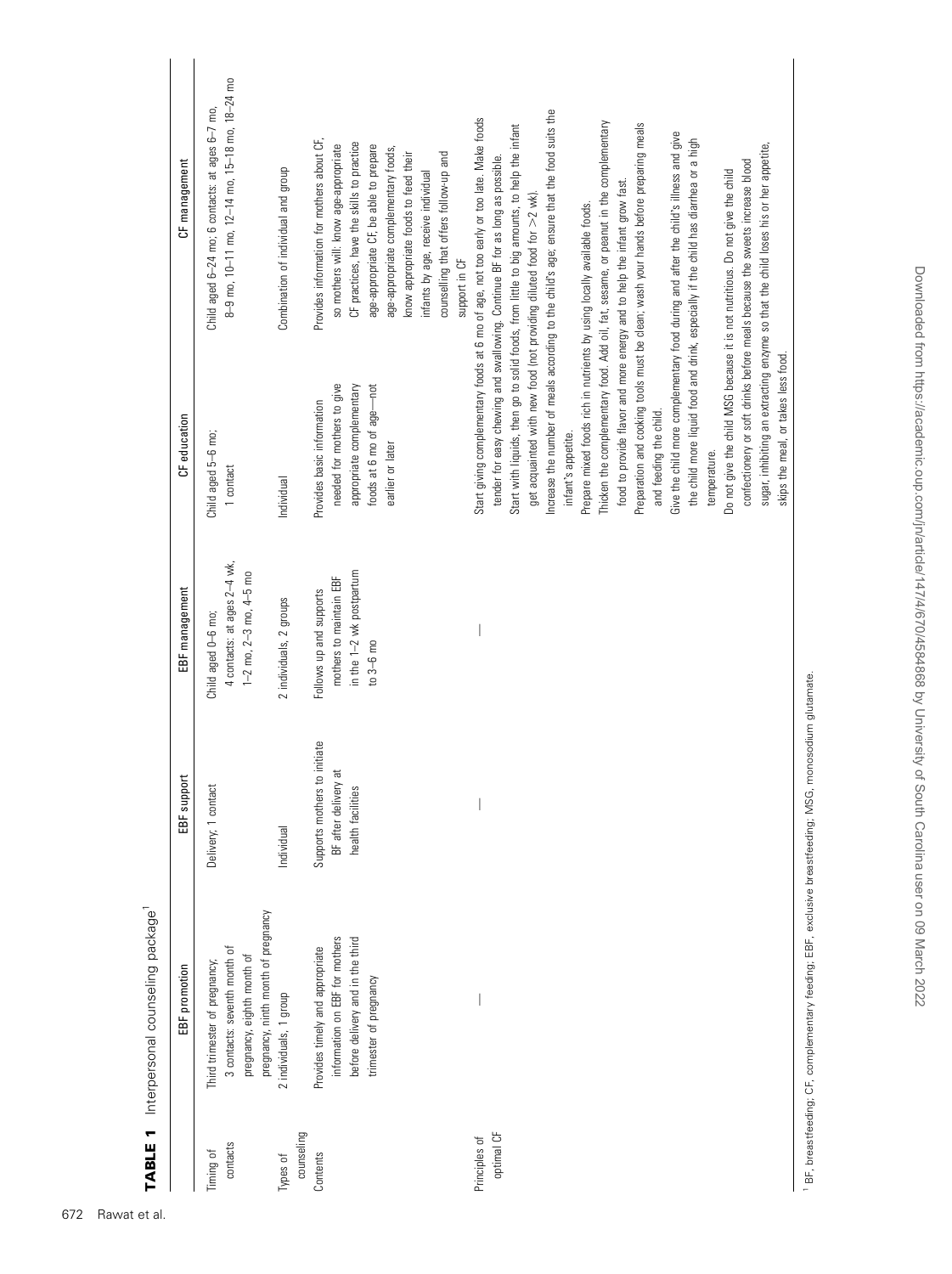and the improvement in provincial planning for IYCF and nutrition actions.

Evaluation design. A cluster-randomized, nonblinded impactevaluation design was used to compare the impact of the intensive and nonintensive A&T intervention packages. Cross-sectional household surveys were conducted at baseline (2010) and exactly 4 y later (2014) in the same communities among households with children aged 0–59.9 mo. This article presents findings on the core CF practices recommended by the WHO among children aged 6–23.9 mo and anthropometric outcomes in children aged 24–59.9 mo. The rationale for examining the impacts on growth among children aged  $\geq$ 24 mo related to maximizing the time period of program exposure during the critical window of opportunity between conception and 24 mo of age. Although nutrition interventions should reach infants and young children during their first 2 y, the accrued impacts of these interventions should ideally be measured after the period of greatest potential benefit has concluded (after 2 y of age) (14).

Sample size estimations. Sample size calculations were carried out to detect differences in the primary outcomes (i.e., CF practices among children aged 6–23.9 mo and stunting among children aged 24–59.9 mo) between the 2 intervention groups at endline, considering an  $\alpha$  of 0.05, power of 0.80, an intraclass correlation of 0.01 (estimated from previous national or subnational surveys), and estimated baseline prevalence of the primary outcomes. We hypothesized that the intensive intervention would favor the primary impact indicators, and therefore a 1-sided test was used.

Assuming a baseline prevalence of 42% for minimum dietary diversity (25), we estimated that a total sample of 1000 infants aged 6–23.9 mo (500/group) was sufficient to detect a difference of  $\geq$ 10 pps in the proportion of children achieving minimum dietary diversity at endline. In addition, a total sample of 2000 children aged 24–59.9 mo (1000/group) was sufficient to detect a difference of  $\geq$ 6 pps in the proportion of stunted children at endline, assuming a baseline prevalence of 44%.

Randomization and blinding. In Vietnam, 15 provinces (of 63) were selected for program implementation on the basis of stunting levels, absence of other large organizations working in nutrition, population density, and representation of the different ecological regions covered by the initiative. Four rural provinces, representing 4 distinct ecological zones, were then selected for inclusion in the evaluation sample. Ninety percent of franchises were at the commune level, and two-thirds were in rural areas. Given the large proportion of franchises in rural areas, and the homogeneity in sampling characteristics in rural areas, a decision was made jointly by the program and evaluation teams at the time the evaluation was being designed to focus the evaluation on rural franchises. Within these 4 provinces, 10 rural districts and 2–6 communes/district were selected for the evaluation on the basis of the presence of a health center that met the eligibility criteria for the A&T franchise model. Communes were randomly assigned to either the intensive (20 communes) or nonintensive (20 communes) intervention. The randomization process was carried out by using a simple public lottery system in the presence of local, district, and provincial health authorities as well as the program evaluators. Households within the intensive and nonintensive areas were not explicitly made aware of the results of the randomization. In addition, there was no blinding of the intervention at the level of service delivery.

Outcomes. The primary outcomes were CF practices among children aged 6–23.9 mo, based on the indicators recommended by the WHO (26), and the prevalence of stunting among children aged 24–59.9 mo. Five CF indicators were examined: 1) minimum dietary diversity (defined as children who consumed foods from  $\geq 4$  food groups out of 7 food groups in the previous 24 h), 2) minimum meal frequency as appropriate for age, 3) minimum acceptable diet (defined as children who were breastfed and who also achieved the minimum dietary diversity and ageappropriate minimum meal frequency), 4) consumption of iron-rich or iron-fortified foods, and 5) timely introduction of solid, semisolid, or soft foods (26). The total number of food groups consumed by the child in the previous day was also reported. Mothers or caregivers were asked about all liquids, solids, and semisolid foods consumed by the child during the previous day. Foods were then classified into different food groups on the basis of a standardized method for assessing IYCF practices (26). Anthropometric data were collected by using a standardized method (27). Weights of the children were measured by using electronic weighing scales that were precise to 100 g. Locally manufactured collapsible length and height boards, which were precise to 1 mm, were used to measure the standing height of children aged \$24 mo. Weight and length or height were converted into height-for-age z scores, weight-for-age z scores, and weightfor-height z scores according to 2006 WHO child growth standards (28). Stunting, underweight, and wasting were defined as  $<-2z$  scores for heightfor-age, weight-for-age, and weight-for-height, respectively.

Statistical analysis. Baseline differences between the 2 intervention packages were tested by using linear regression models (for continuous variables) or logit regression models (for categorical variables), accounting for geographic clustering (29). For impact analysis, we derived differencein-difference impact estimates (DDEs) by using fixed-effects regression models that assessed differences between the 2 study groups over time (30) with the use of both intent-to-treat (ITT) analysis and a modified perprotocol analysis (MPA). The MPA was restricted to children whose mothers reported having visited an MTBT facility  $\geq$  1 time. There were not enough children who adhered to the recommended number of visits to an MTBT facility, as specified in the IPC package for CF, to conduct a usual per-protocol impact analysis among these children. Within the intensive group, we assessed differences in maternal and household-level characteristics among those who used MTBT services at least once and those who did not to investigate selection bias toward visiting an MTBT facility, either through their own agency or because of availability. We present DDEs, with adjustment for geographic clustering and infant age and sex, and also a fully adjusted model controlling further for those baseline characteristics that were different between groups and for those that changed differentially over time. To confirm the accuracy of self-reported outcome measures, we measured social desirability to assess potential biases in our main impact estimates on maternal reported CF practices by using the method described in the text accompanying Supplemental Table 1. Data analysis was performed by using Stata 13 (StataCorp). A statistical analysis plan was developed before endline data collection and discussed with the funder and program implementers.

Ethical approval. Approval for the study was obtained from the institutional review board at the International Food Policy Research Institute and the Vietnam Union of Science and Technology Association. All mothers of the study children were provided with detailed information about the study in writing and verbally at recruitment. Written informed consent was obtained from all mothers. The study was registered at clinicaltrials.gov as NCT01676623.

# Results

#### Trial flow and intervention duration

No evaluation clusters were lost to follow-up (Figure 1), and none crossed from nonintensive to intensive during implementation. The cluster size varied across clusters and over time, reflecting commune population size.

#### Sample characteristics

Because children in the 6- to 23.9- and 24- to 47.9-mo age groups were sampled separately, we present baseline characteristics of these 2 groups separately (Table 2). The randomization exercise was successful and resulted in a well-balanced set of key characteristics that might be related either to intervention uptake or intervention effectiveness. There were significant differences at baseline only for 2 household characteristics (ownership of agricultural land and ownership of garden) and number of prenatal visits. We accounted for these differences at baseline in our fully adjusted impact-estimate models.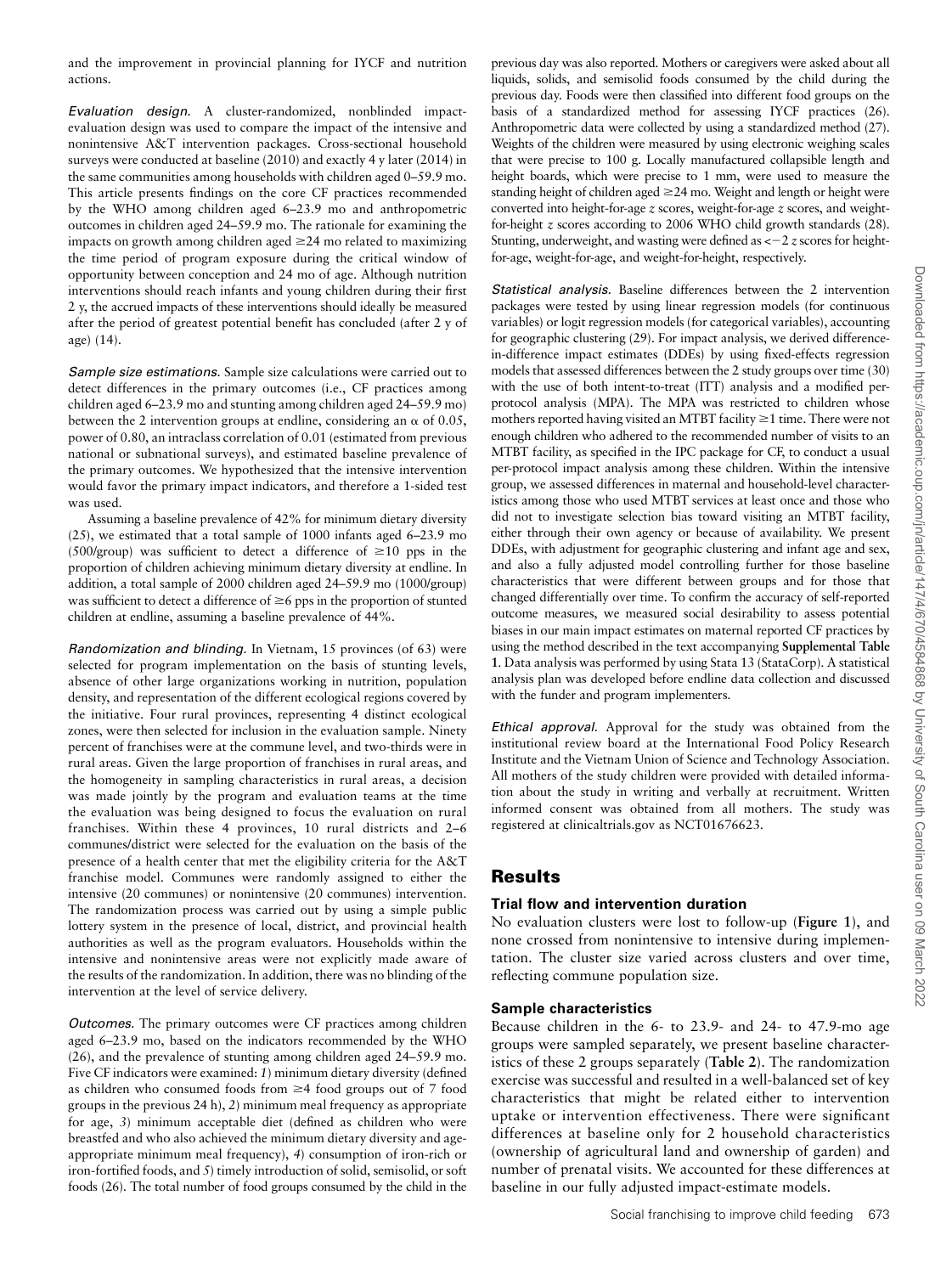

#### Intervention exposure

The proportion of mothers with children aged 6–23.9 mo who reported ever being exposed to IPC at an MTBT health facility was 41.9%. In the 6 mo preceding the endline survey, reported exposure to IPC at an MTBT health facility was 39% (Table 3). In the intensive group, 23.1% of mothers reported having ever been exposed to IPC alone, 17.6% to MM alone, and 18.8% to both interventions. Among those who were exposed to IPC at an MTBT facility, the mean number of visits in the previous 6 mo was 1.3. Mothers who had visited an MTBT facility at least once (i.e., the modified per-protocol sample in the intensive group) had a greater intensity of exposure to MTBT services, overall and in the previous 6 mo, than did the full sample. Among women living in intensive areas who had visited an MTBT facility, the gap between actual and expected visits, on the basis of program design, increased with child age; this gap was widest among children aged  $\geq 6$  mo (results not shown). Although the average number of visits per month met the expected rate for pregnant women and women during delivery, the number of visits fell well below the expected number of visits among mothers of children aged 6–24 mo. Maternal-reported exposure to the television announcement promoting CF that was supported by A&T was 36% in intensive areas and 31% in nonintensive areas, with no significant differences between groups.

#### Impact on CF practices

ITT analyses. The measures of 4 core WHO CF indicators (minimum diet diversity, minimum meal frequency, minimum acceptable diet, and consumption of iron-rich foods) improved

over time ( $P < 0.001$  for all indicators) in both the nonintensive and intensive groups (Table 4). There was no differential improvement in favor of the intensive group; the DDEs of program impact on these 4 indicators were not significant in the pure ITT model or in the fully adjusted model.

There was a significant differential shift between groups from early or late introduction to a more timely introduction of water and other foods between the ages of 6 and 8.9 mo of age (Figure 2). These program impacts were large and significant, ranging from 12 to 21 pps for different foods. The shift was primarily from early to timely introduction for water and rice and from late to timely introduction for vegetables and other milks.

MPAs. We found significantly higher maternal education, maternal and household food diversity, and ownership of a garden among those who had used MTBT services at least once, compared with nonusers (Supplemental Table 2). These covariates were included in our modified per-protocol DDE impact models. In this analysis, all core WHO CF indicators improved over time in the intensive group, and the increases were significantly higher in the intensive than in the nonintensive group for minimum dietary diversity (DDE: 6.4;  $P < 0.05$ ) and minimum acceptable diet (DDE:  $8.0; P < 0.01$ ) (Table 4).

Assessing social desirability bias. We found no evidence of a social desirability bias for any of the CF practices. In both the intensive and nonintensive groups, as social desirability scores increased there was no commensurate increase in the reported practice of CF for any indicator (Supplemental Table 2).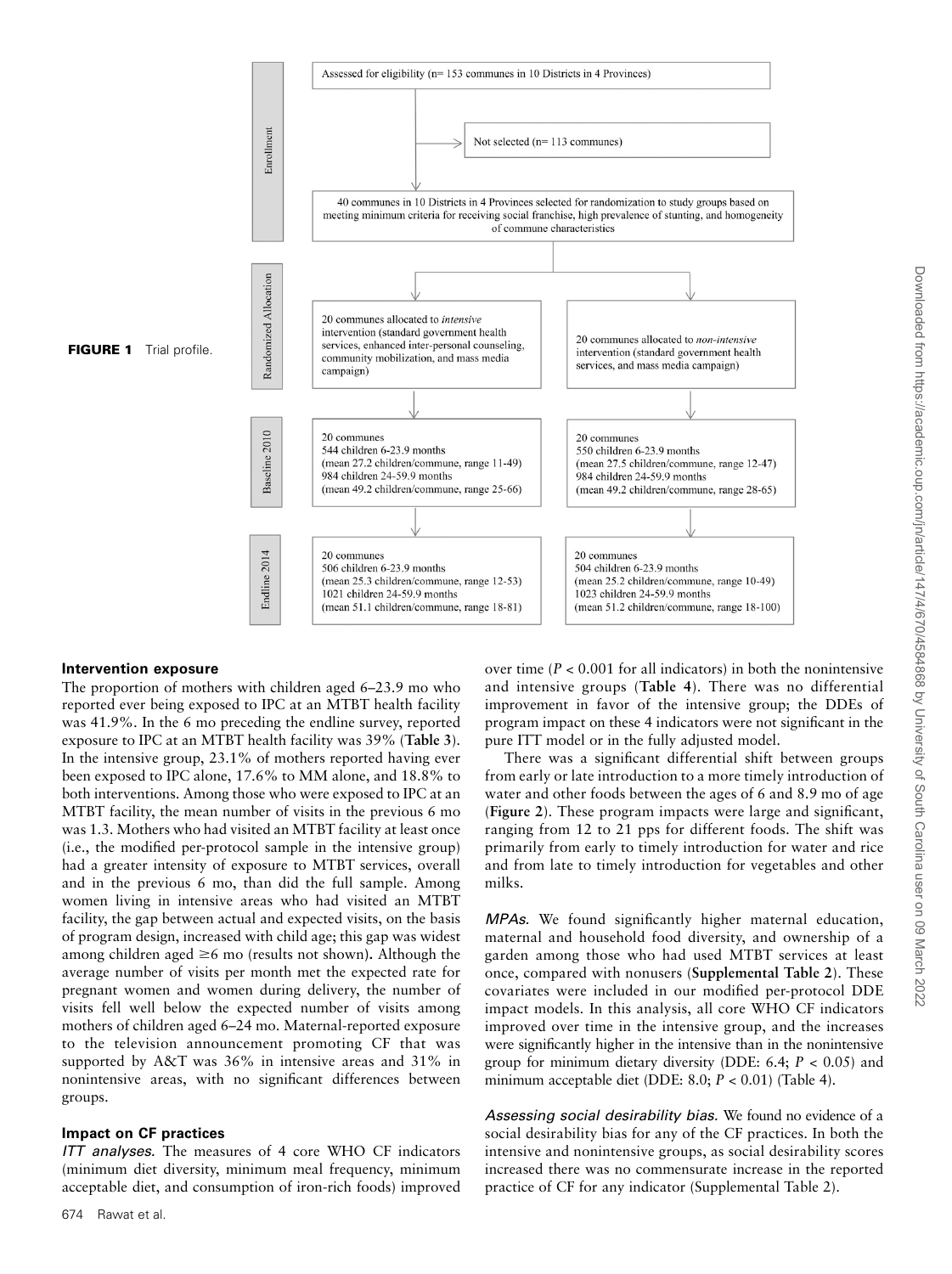|  |  | <b>TABLE 2</b> Selected characteristics of the study sample at baseline <sup>1</sup> |  |  |  |  |
|--|--|--------------------------------------------------------------------------------------|--|--|--|--|
|--|--|--------------------------------------------------------------------------------------|--|--|--|--|

|                                                      |                         | Age 6-23.9 mo              |       | Age 24-59.9 mo          |                            |       |
|------------------------------------------------------|-------------------------|----------------------------|-------|-------------------------|----------------------------|-------|
| Characteristics                                      | Intensive ( $n = 544$ ) | Nonintensive ( $n = 550$ ) | $P^2$ | Intensive ( $n = 984$ ) | Nonintensive ( $n = 984$ ) | $P^3$ |
| Household                                            |                         |                            |       |                         |                            |       |
| Children aged $<$ 5 y, n                             | $1.2 \pm 0.4$           | $1.2 \pm 0.4$              | 0.22  | $1.2 \pm 0.4$           | $1.2 \pm 0.4$              | 0.28  |
| Ownership of house, %                                | 47.4                    | 53.1                       | 0.06  | 63.0                    | 63.1                       | 0.96  |
| Ownership of garden, %                               | 63.5                    | 57.6                       | 0.046 | 59.6                    | 60.0                       | 0.85  |
| Ownership of agricultural land, %                    | 71.1                    | 73.5                       | 0.38  | 72.2                    | 76.4                       | 0.03  |
| SES <sup>4</sup> index. $n$                          | $-0.2 \pm 1.0$          | $-0.2 \pm 0.9$             | 0.95  | $-0.4 \pm 0.9$          | $-0.3 \pm 0.9$             | 0.06  |
| Food security score <sup>5</sup> (range: $0-27$ ), n | $2.2 \pm 4.0$           | $2.3 \pm 4.0$              | 0.70  | $2.7 \pm 4.2$           | $2.5 \pm 4.2$              | 0.55  |
| Food insecurity, <sup>5</sup> %                      | 36.4                    | 39.1                       | 0.36  | 43.0                    | 40.5                       | 0.25  |
| Household food dietary diversity, n                  | $9.9 \pm 2.3$           | $9.9 \pm 2.2$              | 0.59  | $9.6 \pm 2.5$           | $9.9 \pm 2.4$              | 0.04  |
| Household hygiene score (range: 0-10), n             | $7.2 \pm 2.3$           | $7.3 \pm 2.2$              | 0.52  | $6.6 \pm 2.5$           | $6.7 \pm 2.4$              | 0.39  |
| Maternal factors                                     |                         |                            |       |                         |                            |       |
| Maternal stress. <sup>6</sup> %                      | 29.8                    | 32.0                       | 0.43  | 34.9                    | 34.2                       | 0.74  |
| BMI, $\text{kg/m}^2$                                 | $19.9 \pm 2.5$          | $19.9 \pm 2.4$             | 0.91  | $20.1 \pm 2.5$          | $20.1 \pm 2.7$             | 0.82  |
| Education (range: $1-16$ y), y                       | $9.3 \pm 3.4$           | $9.4 \pm 3.6$              | 0.58  | $8.5 \pm 3.4$           | $8.8 \pm 3.4$              | 0.07  |
| Occupation as farmer, %                              | 53.9                    | 52.4                       | 0.62  | 61.2                    | 56.7                       | 0.04  |
| Maternal dietary diversity, n                        | $8.9 \pm 2.3$           | $9.0 \pm 2.3$              | 0.35  | $8.7 \pm 2.5$           | $8.8 \pm 2.4$              | 0.16  |
| Health services access                               |                         |                            |       |                         |                            |       |
| Prenatal visits, n                                   | $2.7 \pm 2.7$           | $2.4 \pm 2.5$              | 0.07  | $2.4 \pm 2.6$           | $2.0 \pm 2.4$              | 0.005 |
| Mothers used any iron supplement during pregnancy, % | 93.6                    | 92.6                       | 0.53  | 88.6                    | 88.0                       | 0.71  |
| Child factors                                        |                         |                            |       |                         |                            |       |
| Female, %                                            | 46.9                    | 46.7                       | 0.96  | 49.3                    | 46.3                       | 0.18  |
| Birth weight, kg                                     | $3.1 \pm 0.5$           | $3.1 \pm 0.4$              | 0.37  | $3.1 \pm 0.5$           | $3.1 \pm 0.5$              | 0.72  |
| Age, mo                                              | $13.9 \pm 5.3$          | $14.4 \pm 5.4$             | 0.11  | $40.8 \pm 9.7$          | $40.7 \pm 9.7$             | 0.81  |
| Acute respiratory infection,7 %                      | 50.0                    | 46.4                       | 0.23  | 40.6                    | 41.3                       | 0.75  |
| Diarrhea. <sup>7</sup> %                             | 13.3                    | 13.7                       | 0.85  | 6.0                     | 7.1                        | 0.33  |
| Child anthropometric indicators                      |                         |                            |       |                         |                            |       |
| <b>HAZ</b>                                           | $-0.8 \pm 1.3$          | $-0.8 \pm 1.2$             | 0.66  | $-1.4 \pm 1.0$          | $-1.3 \pm 1.0$             | 0.09  |
| Stunting                                             | 15.3                    | 14.3                       | 0.62  | 25.4                    | 22.5                       | 0.14  |
| WAZ                                                  | $-0.8 \pm 1.2$          | $-0.7 \pm 1.1$             | 0.77  | $-1.2 \pm 1.0$          | $-1.1 \pm 1.0$             | 0.01  |
| Underweight                                          | 12.2                    | 9.9                        | 0.22  | 20.5                    | 16.2                       | 0.01  |
| <b>WHZ</b>                                           | $-0.5 \pm 1.1$          | $-0.5 \pm 1.1$             | 0.88  | $-0.6 \pm 0.9$          | $-0.6 \pm 1.0$             | 0.04  |
| Wasting                                              | 5.4                     | 5.9                        | 0.72  | 5.3                     | 4.1                        | 0.20  |

<sup>1</sup> Values are means ± SDs unless otherwise indicated. HAZ, height-for-age z score; SES, socioeconomic status; WAZ, weight-for-age z score; WHZ, weight-for-height z score.

 $2$  P values for the difference between intensive and nonintensive at 6–23.9 mo.

 $3$  P values for the difference between intensive and nonintensive at 24–59.9 mo.

<sup>4</sup> An SES index was constructed by using principal components analysis with variables on ownership and assets. It is a standardized score with mean = 0 and SD = 1.

<sup>5</sup> Household food security was measured by using the Food and Nutrition Technical Assistance III/US Agency for International Development's Household Food Insecurity Access Scale.

<sup>6</sup> Maternal stress was measured by using the WHO's Self-Reporting Questionnaire-20 (31). We used a cutoff of 7 to classify women with high-level stress.

 $7$  Acute respiratory infection and diarrhea were measured through maternal recall of symptoms in the 2 wk before the survey.

Impact on stunting and other anthropometric indicators Stunting declines occurred in both groups between baseline and endline, ranging from 5.4 pps in nonintensive group to 7.1 pps in the intensive group. No differential decline between groups was seen for the prevalence of stunting in the main impact-evaluation age group (24–59.9 mo; Table 5). This was the case in the pure ITT model as well as in adjusted models for both ITT analyses and MPAs. A similar pattern was observed for the proportion of children classified as being underweight and wasted. These overall nondifferential patterns in anthropometric indicators were also seen for children aged 6–23.9 mo (results not shown).

# **Discussion**

In Vietnam, an at-scale program providing enhanced IPC in social franchise facilities through the government health system, together with CM and nationwide MM, did not have a significant impact on most CF practices measured or on child growth in ITT analyses. Overall, CF practices and child growth improved in both intensive and nonintensive areas, but these improvements were not different between groups in ITT analyses, with the exception of a differential shift between groups from early or late introduction to a more timely introduction of water and other foods between the ages of 6 and 8.9 mo. In MPAs with an inclusion criterion of having had  $\geq$ 1 exposure to the franchise interventions, significant differential impacts were observed on key CF practices, including minimum dietary diversity and minimum acceptable diet.

To our knowledge, this is the first at-scale program that incorporates elements of social franchising to improve IYCF practices. Social franchising has increasingly been used in the health sector worldwide, with the majority of experience coming from reproductive health franchises, which have been shown to improve the availability, quality, and utilization of health care services (32, 33). Information on social franchising to address other health issues, including nutrition, is sparse. We previously reported on evidence that showed that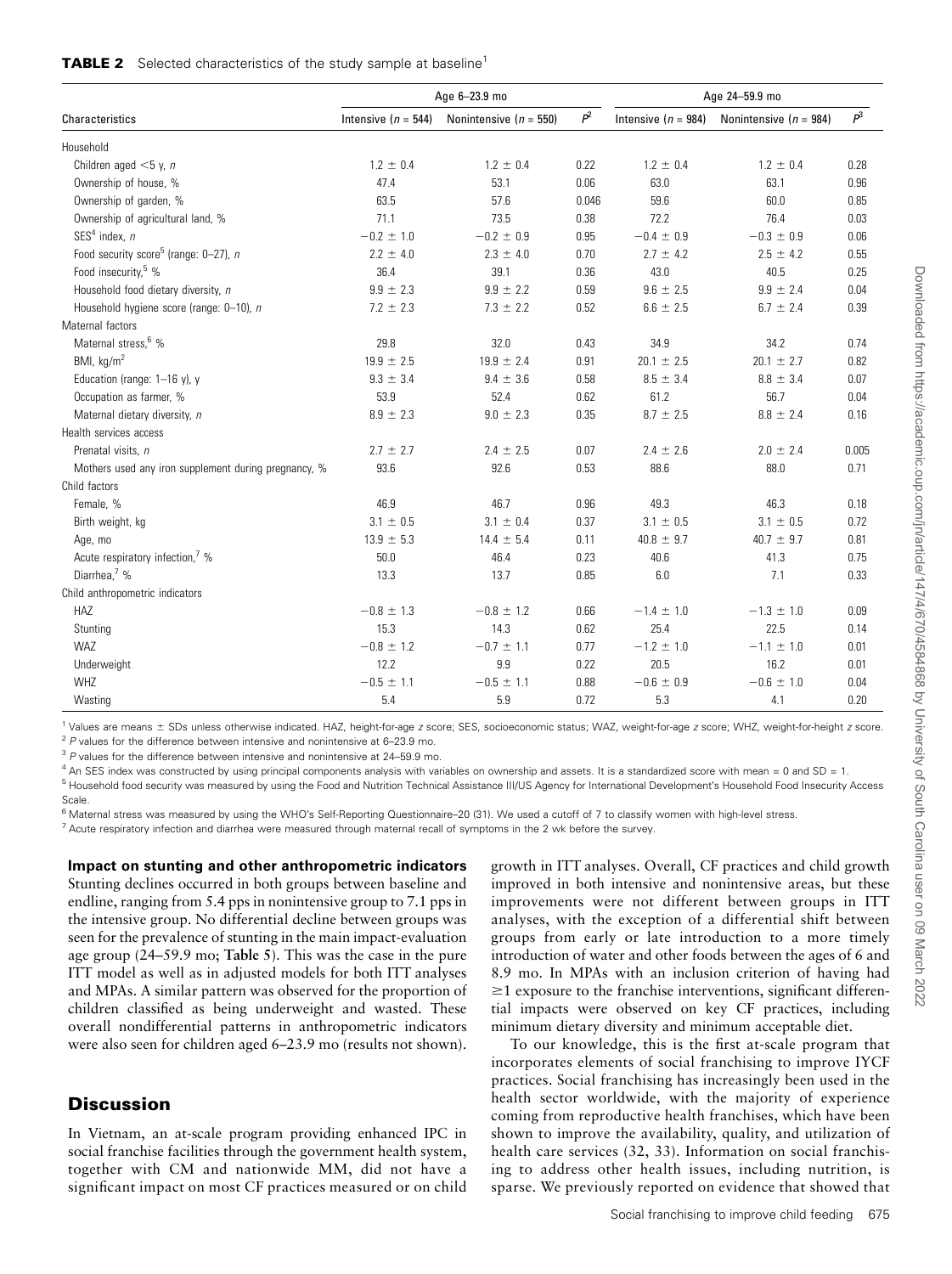|  |  |  | <b>TABLE 3</b> Exposure to IPC and mass media among sample of mothers with children aged 6-23 mo at endline <sup>1</sup> |  |
|--|--|--|--------------------------------------------------------------------------------------------------------------------------|--|
|  |  |  |                                                                                                                          |  |

|                                                              |                         |                            | Subset of intensive sample with   |
|--------------------------------------------------------------|-------------------------|----------------------------|-----------------------------------|
| Indicator                                                    | Intensive ( $n = 506$ ) | Nonintensive ( $n = 504$ ) | any exposure to IPC ( $n = 212$ ) |
| Ever exposed to IPC, %                                       | 41.9                    |                            |                                   |
| Number of exposures to IPC, %                                |                         |                            |                                   |
| 0 visits                                                     | 58.1                    |                            |                                   |
| 1 visits                                                     | 17.6                    |                            | 42.0                              |
| 2 visits                                                     | 10.1                    |                            | 24.1                              |
| 3 visits                                                     | 5.9                     |                            | 14.2                              |
| $\geq$ 4 visits                                              | 8.3                     |                            | 19.8                              |
| Average number of visits among those who were exposed to IPC | $1.1 \pm 1.8$           |                            | $2.5 \pm 2.0$                     |
| Exposure to IPC during the past 6 mo, %                      | 39.3                    |                            | 73.1                              |
| 0 visits                                                     | 60.7                    |                            | 26.9                              |
| 1 visits                                                     | 18.6                    |                            | 34.0                              |
| 2 visits                                                     | 11.1                    |                            | 21.2                              |
| $\geq$ 3 visits                                              | 9.7                     |                            | 17.9                              |
| Average number of visits during the past 6 mo                | $0.7 \pm 1.0$           |                            | $1.3 \pm 1.1$                     |
| Exposure to CF TVC, %                                        | 36.4                    | 30.6                       | 44.8                              |
| Received invitation card (6-23.9 mo old), %                  | 50.6                    |                            | 76.4                              |
| Exposure to IPC and mass media, %                            |                         |                            |                                   |
| No exposure to either                                        | 40.5                    | 69.4                       |                                   |
| Ever seen CF TVCs (only)                                     | 17.6                    | 30.6                       |                                   |
| Ever exposed to IPC (only)                                   | 23.1                    |                            | 55.2                              |
| Exposed to both                                              | 18.8                    |                            | 44.8                              |

1 Values are means ± SDs unless otherwise indicated. Only include exposures after 6 mo of age. CF, complementary feeding; IPC, interpersonal counseling; TVC, television commercial; —, data not available.

incorporating elements of social franchising into government health facilities significantly enhanced the quality of nutrition counseling services (18) and had large, significant impacts on breastfeeding practices (17). Social franchising elements were built into the existing health care system without altering fundamental structures of health service delivery, such as staffing composition and the availability of services and providers.

|  |  |  | <b>TABLE 4</b> CF practices in the previous day among children aged 6–23.9 mo, by program and survey round in Vietnam <sup>1</sup> |
|--|--|--|------------------------------------------------------------------------------------------------------------------------------------|
|--|--|--|------------------------------------------------------------------------------------------------------------------------------------|

|                                             |               | <b>Baseline 2010 (T1)</b> |                   | Endline 2014 (T2) |                   | Adjusted          | Fully adjusted    |
|---------------------------------------------|---------------|---------------------------|-------------------|-------------------|-------------------|-------------------|-------------------|
| Impact indicators                           | Intensive     | Nonintensive              | Intensive         | Nonintensive      | DDEs <sup>2</sup> | DDEs <sup>3</sup> | DDEs <sup>4</sup> |
| <b>ITT</b> analysis                         |               |                           |                   |                   |                   |                   |                   |
| Introduction of solid and semisolid foods   | 92.6          | 90.4                      | 95.6              | 97.8              | $-4.4$            | $-5.1$            | $-4.9$            |
| Minimum diet diversity                      | 73.7          | 75.8                      | 90.9              | 87.9              | 5.1               | 4.61              | 4.0               |
| Minimum meal frequency                      | 79.8          | 82.0                      | 95.5              | 93.3              | 4.5               | 4.4               | 4.4               |
| Minimum acceptable diet                     | 56.4          | 57.5                      | 81.6              | 76.6              | 6.1               | 5.8               | 5.7               |
| Consumption of iron-rich foods              | 85.8          | 85.3                      | 97.2              | 95.6              | 1.1               | 0.5               | 0.6               |
| Number of food groups (range: 0-7)          | $4.4 \pm 1.6$ | $4.4 \pm 1.6$             | $5.1 \pm 1.2$     | $5.0 \pm 1.3$     | 0.1               | 0.1               | 0.1               |
| Number of meals (range: 0-13)               | $2.8 \pm 1.0$ | $2.8 \pm 1.1$             | $3.3 \pm 1.1$     | $3.3 \pm 1.1$     | 0.06              | 0.04              | 0.05              |
| Modified per-protocol analysis <sup>5</sup> |               |                           |                   |                   |                   |                   |                   |
| Introduction of solid and semisolid foods   | 92.6          | 90.4                      | 92.7              | 97.8              | $-7.0$            | $-8.0$            | $-8.2$            |
| Minimum diet diversity                      | 73.7          | 75.8                      | $93.6$ ##         | 87.9              | $8.0^{+}$         | $7.4*$            | $6.4*$            |
| Minimum meal frequency                      | 79.8          | 82.0                      | 95.2              | 93.3              | 4.8               | 4.7               | 3.2               |
| Minimum acceptable diet                     | 56.4          | 57.5                      | $86.9$ ###        | 76.6              | $11.7*$           | $11.5*$           | $8.0*$            |
| Consumption of iron-rich foods              | 85.8          | 85.3                      | 97.5              | 95.6              | 1.4               | 1.0               | 0.1               |
| Number of food groups (range: 0-7)          | $4.4 \pm 1.6$ | $4.4 \pm 1.6$             | $5.3 \pm 1.1$ ### | $5.0 \pm 1.3$     | $0.3^{+}$         | $0.3*$            | 0.1               |
| Number of meals (range: 0-13)               | $2.8 \pm 1.0$ | $2.8 \pm 1.1$             | $3.4 \pm 1.1$     | $3.3 \pm 1.1$     | 0.1               | 0.1               | 0.07              |

<sup>1</sup> Values are means  $\pm$  SDs or percentages unless otherwise indicated. \* \* Significant change from baseline to endline:  $^{\ast}P$  < 0.10,  $^{\ast}P$  < 0.05.  $^{\ast\ast\ast\ast\ast\ast\ast\ast\ast\ast\ast}$  Different from nonintensive at that time:  $^{tt}P < 0.01$ ,  $^{tt}P < 0.001$ . CF, complementary feeding; DDE, difference-in-difference estimate; ITT, intent-to-treat; MTBT, Mặt Tri Bé Th (The Little Sun); T, time.<br><sup>2</sup> DDE with alustary CFs acroasing intensive <sup>2</sup> DDEs with clustered SEs comparing intensive and nonintensive areas in 2010 and 2014, accounting for geographic clustering only. P values were obtained from regression models. DDEs for ITT analyses were for pure ITT analyses.

<sup>3</sup> DDEs with clustered SEs comparing intensive and nonintensive areas in 2010 and 2014, accounting for geographic clustering, child sex, and child age. P values were obtained from regression models.

<sup>4</sup> DDEs with clustered SEs comparing intensive and nonintensive areas in 2010 and 2014, accounting for geographic clustering, child sex, child age, and variables that were different at baseline (ownership of garden). Per-protocol analysis adjusted for ownership of garden, maternal education, and household food diversity. P values were obtained from regression models.

<sup>5</sup> Modified per-protocol analysis included only women who had attended the MTBT at least once in the intensive group.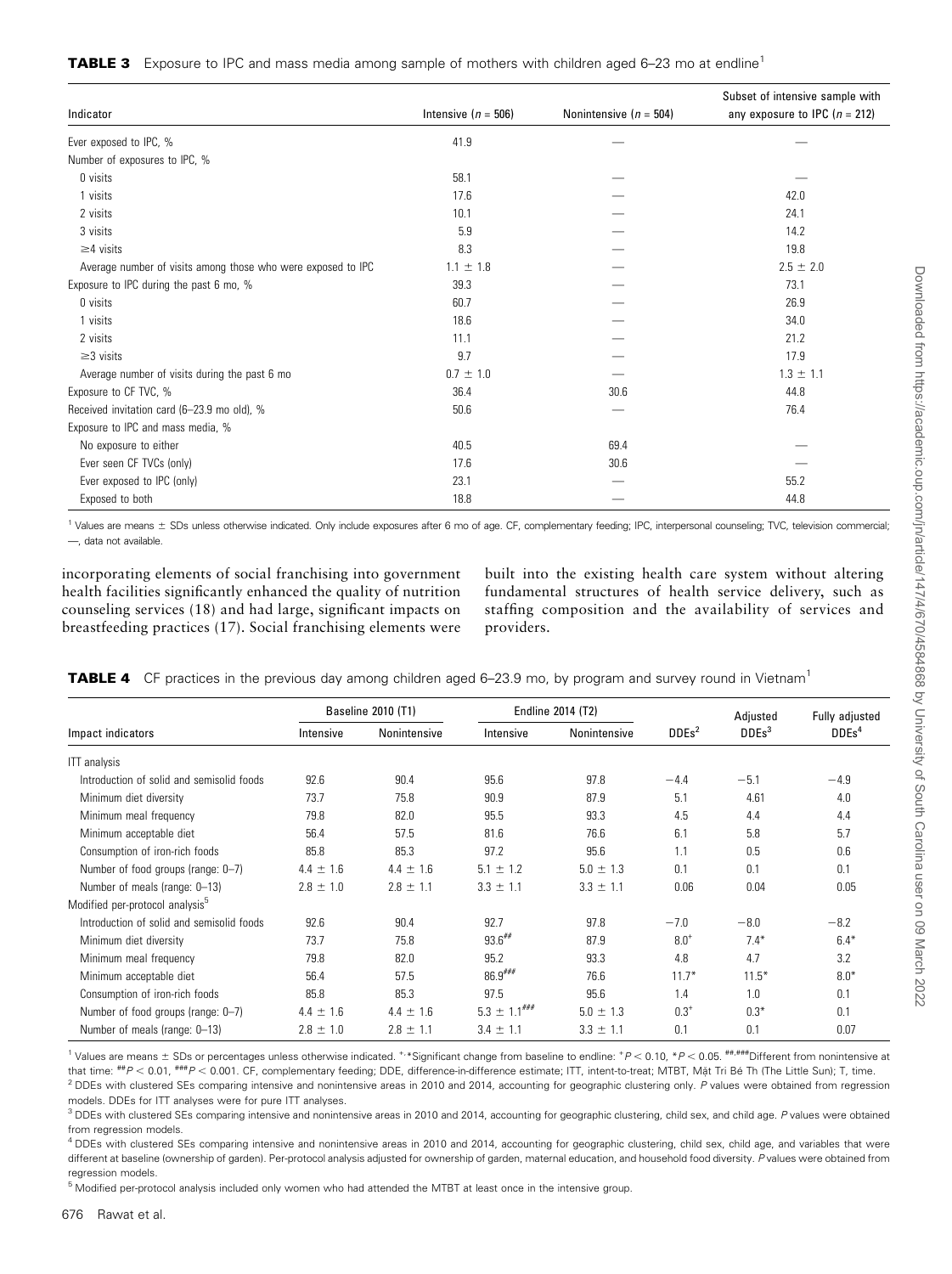

**FIGURE 2** Timely food introduction, by program and survey round in Vietnam, for water (A), rice (B), vegetables (C), and cow milk and formula (D). The timely introduction of foods was defined as food introduced at 6–8.9 mo of age. Difference-in-difference estimates were 20.6, 20.2, 13.1, and 11.6 percentage points for water, rice, vegetables, and cow milk and formula, respectively.

The scale of this program and its primary focus on social behavior change communication (SBCC) distinguish it appreciably from previous studies and evaluations (3, 8–11) that examined feeding behavior and/or growth in relatively controlled settings (efficacy trials) primarily among families or children with confirmed receipt of an education- or food-based intervention and with high adherence rates. This evaluation, together with the evaluation of the A&T intervention in Bangladesh (14), is the first to our knowledge to measure and show significant improvements in CF at the population level in programs that operated at-scale and that focused predominantly on SBCC. During the 4-y intervention period, nearly 5000 frontline workers and health providers were trained, and the IPC

reached an estimated 340,000 mothers of children aged <2 y in 15 of 63 provinces. The MM intervention operated at a national level, reaching >11 million women aged 15–35 y.

Although we found no differential impact on CF practices except for timely introduction in ITT analyses, the MPA, which used a low threshold for inclusion of having ever been exposed to MTBT services, did show a differential impact. We conducted an MPA because less than half of our endline sample had any exposure to IPC at an MTBT facility and only 40% had exposure in the previous 6 mo. In our MPAs, we controlled for those factors that were significantly different in the full intensive sample and in the subsample who were exposed to MTBT services to account for potential selection bias in the use of and access to MTBT services. The limited impact in ITT analyses appears to be primarily driven by low exposure to the intervention and utilization of the services.

The low exposure to MTBT services may have been driven to some extent by both program design and implementation factors that, in turn, influenced overall uptake. For example, the intervention was designed to focus on pregnant women and children  $\leq$ 24 mo of age, but our process evaluation showed a stronger implementation focus on breastfeeding (during pregnancy and the first 6 mo of the child's life) than on CF practices from 6 to 24 mo of age (34). This stronger focus on breastfeeding was justified, given the low rates of exclusive breastfeeding at baseline and the relatively high rates of optimal CF practices, and may have influenced the low uptake and use of program services among children aged  $\geq$ 6 mo. Visits to an MTBT facility varied significantly by child age. The gap between the recommended number of visits (as per the design of the program) and actual visits was widest among children aged  $\geq 6$  mo (34). An important consideration influencing utilization in the context of Vietnam is that mothers tend to re-enter the workforce when their children are between 4 and 6 mo of age (35). This may be a critical constraint to utilization of facility-based services for preventive health care services and may affect the MTBT utilization rate for CF advice among mothers of children aged 6–24 mo. Thus, designing and using effective targeted demand-generation activities for preventive services are of critical importance to ensure that more women receive counseling (34).

The interventions tested in this evaluation focused predominantly on SBCC with the use of multiple components to deliver CF education and support. These were provided in the context of a relatively food-secure environment with access to diverse foods. Only one-quarter of our evaluation sample was classified as food insecure; at endline,  $\sim$ 90% of children consumed  $\geq$ 4 different food groups the previous day, as well as animal-source foods, in both the intensive and nonintensive areas. No additional interventions were provided that could have addressed other causes of constrained linear growth (1). The evidence to date on the impact of SBCC interventions to improve child growth is mixed, with some studies showing moderate impacts on linear growth (8, 11, 36) and others showing little to no effect (3). In our study population, it is possible that the general improvements in socioeconomic status (Supplemental Tables 3 and 4) observed during the study period in Vietnam (37) led to significant improvements in anthropometric indicators over time in both groups and that the interventions provided were unable to accelerate these improvements any further in the intensive group.

Some limitations of our program evaluation are important to acknowledge. First, the evaluation included only facilities that met the minimum criteria (i.e., dedicated, standardized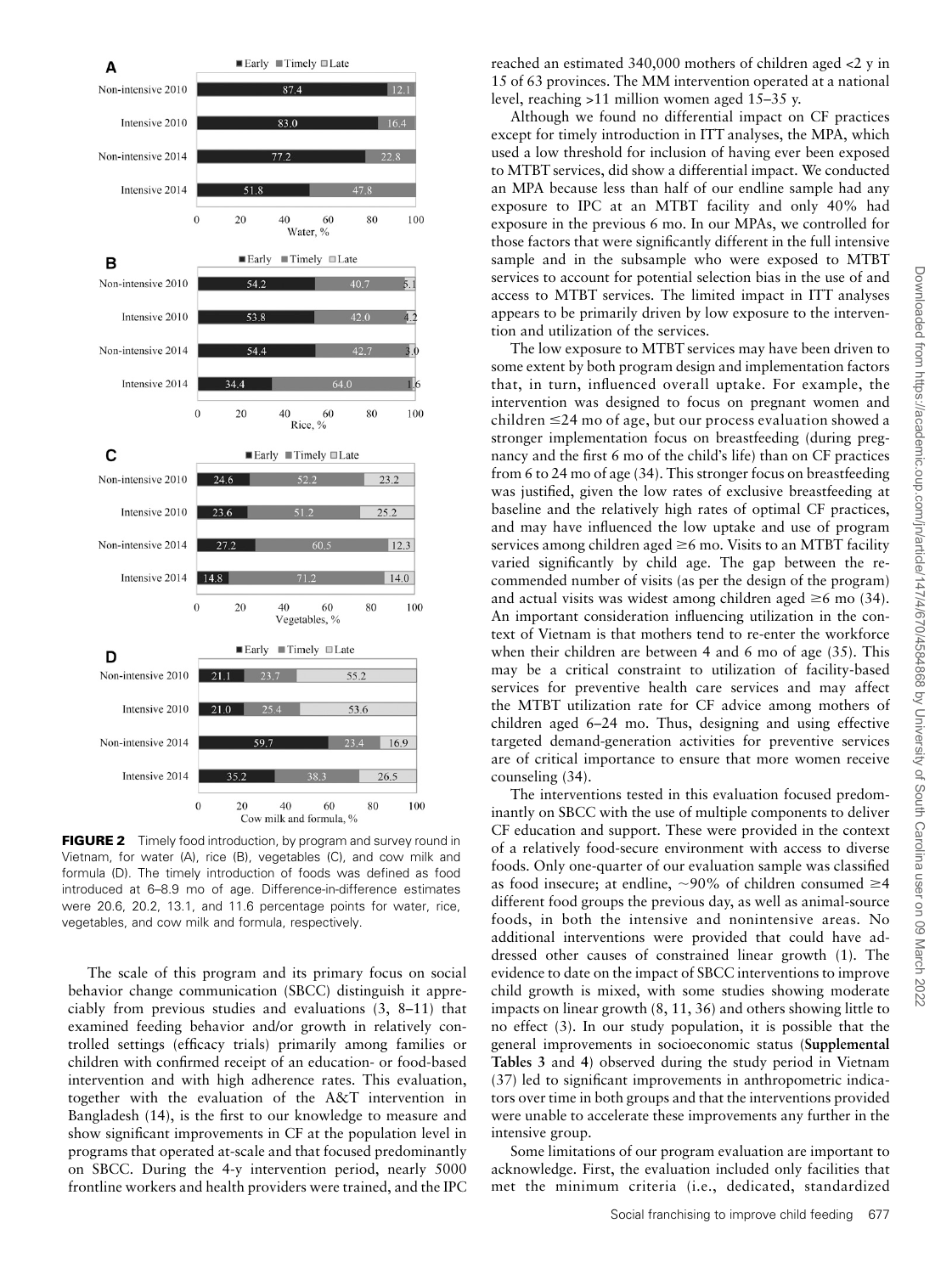|                      | TABLE 5 Anthropometric indicators for children aged 24-59.9 mo, by program and survey round in |  |  |
|----------------------|------------------------------------------------------------------------------------------------|--|--|
| Vietnam <sup>1</sup> |                                                                                                |  |  |

|                                             |                | <b>Baseline 2010 (T1)</b> |                | Endline 2014 (T2) |                   | Adjusted          | Fully adjusted    |
|---------------------------------------------|----------------|---------------------------|----------------|-------------------|-------------------|-------------------|-------------------|
| Impact indicators                           | Intensive      | Nonintensive              | Intensive      | Nonintensive      | DDEs <sup>2</sup> | DDEs <sup>3</sup> | DDEs <sup>4</sup> |
| <b>ITT</b> analysis                         |                |                           |                |                   |                   |                   |                   |
| HAZ                                         | $-1.4 \pm 1.0$ | $-1.3 \pm 1.0$            | $-1.1 \pm 1.0$ | $-1.1 \pm 1.0$    | 0.1               | 0.1               | 0.1               |
| Stunting                                    | 25.4           | 22.5                      | 18.2           | 17.1              | $-1.7$            | $-1.8$            | $-1.1$            |
| <b>WAZ</b>                                  | $-1.2 \pm 1.0$ | $-1.1 \pm 1.0$            | $-0.8 \pm 1.1$ | $-0.8 \pm 1.2$    | 0.1               | 0.1               | 0.1               |
| Underweight                                 | 20.5           | 16.2                      | 12.4           | 11.4              | $-3.2$            | $-3.2$            | $-2.6$            |
| <b>WHZ</b>                                  | $-0.6 \pm 0.9$ | $-0.6 \pm 1.0$            | $-0.3 \pm 1.1$ | $-0.2 \pm 1.2$    | 0.03              | 0.03              | 0.01              |
| Wasting                                     | 5.3            | 4.1                       | 2.7            | 4.2               | $-2.7*$           | $-2.7*$           | $-2.5$            |
| Modified per-protocol analysis <sup>5</sup> |                |                           |                |                   |                   |                   |                   |
| HAZ                                         | $-1.4 \pm 1.0$ | $-1.3 \pm 1.0$            | $-1.1 \pm 0.9$ | $-1.1 \pm 1.0$    | 0.1               | 0.1               | 0.02              |
| Stunting                                    | 25.4           | 22.5                      | 19.4           | 17.1              | $-1.0$            | $-1.3$            | 0.01              |
| WAZ                                         | $-1.2 \pm 1.0$ | $-1.1 \pm 1.0$            | $-0.9 \pm 1.0$ | $-0.8 \pm 1.2$    | 0.1               | 0.04              | $-0.02$           |
| Underweight                                 | 20.5           | 16.2                      | 13.9           | 11.4              | $-1.9$            | $-1.5$            | $-0.8$            |
| <b>WHZ</b>                                  | $-0.6 \pm 0.9$ | $-0.6 \pm 1.0$            | $-0.3 \pm 1.2$ | $-0.2 \pm 1.2$    | 0.0               | $-0.02$           | $-0.1$            |
| Wasting                                     | 5.3            | 4.1                       | 2.6            | 4.2               | $-2.9^{+}$        | $-2.7^{+}$        | $-2.6$            |

<sup>1</sup> Values are means  $\pm$  SDs or percentages unless otherwise indicated. \*\*Significant change from baseline to endline:  $*P$  < 0.10,  $*P$  < 0.05. DDE, difference-in-difference estimate; HAZ, height-for-age z score; ITT, intent-to-treat; MTBT, Mặt Tri Bé Th (The Little Sun); T, time; WAZ,<br>vurieht fer age a aeara: WHZ, beight fer age a aeara weight-for-age z score; WHZ, height-for-age z score.

<sup>2</sup> DDEs with clustered SEs comparing intensive and nonintensive areas in 2010 and 2014, accounting for geographic clustering only. P values were obtained from regression models. DDEs for ITT analyses were for pure ITT analyses.

 $3$  DDEs with clustered SEs comparing intensive and nonintensive areas in 2010 and 2014, accounting for geographic clustering, child sex, and child age. P values were obtained from regression models.

<sup>4</sup> DDEs with clustered SEs comparing intensive and nonintensive areas in 2010 and 2014, accounting for geographic clustering, child sex, child age, and variables that were different in improvement at baseline and endline (maternal stress and household food dietary diversity for households with children aged 24–59.9 mo). Per-protocol analysis also adjusted for ownership of gardens, maternal education, BMI, socioeconomic status, and food security. P values were obtained from regression models.

<sup>5</sup> Modified per-protocol analysis included only women who had attended the MTBT at least once in the intensive group.

counseling room; trained staff; availability of job aids and client materials). Our results may not represent what would have been seen for facilities not meeting the minimum criteria. Second, in this large-scale programmatic setting, for practical considerations we used a cross-sectional evaluation design that sampled children in 3 different age groups (0–5.9 mo to examine impacts on breastfeeding practices, 6–23.9 mo to examine impacts on CF practices, and 24–59.9 mo to examine impacts on stunting after being exposed to program interventions from birth until 23.9 mo of age) rather than tracking individual children. This design precludes our ability to fully link individual child–level exposure to program interventions with growth outcomes for the same children. Third, the intervention was not blinded to implementers or community members, which could have led to social desirability in reporting, especially since data on CF practices relied on maternal recall. We found, however, no intervention-specific differences in socially desirable reporting for CF practices (38). Fourth, we did not have the ability to assess the impact of IPC alone (compared with no intervention) because the media campaign was implemented nationwide. For these reasons, the impact estimates may underestimate the full potential of such a multipronged intervention because the evaluation lacks a ''pure control'' area. Last, because there was no group who received no intervention, we cannot determine whether the nonintensive intervention contributed to an impact on CF behaviors or whether this was a result of a secular trend.

There are several lessons learned from this novel social franchise approach to deliver high-quality IPC at scale and to improve CF practices, all within a government health system. The franchise start-up involved implementation steps to advance the model in 15 provinces simultaneously, ensuring that lessons learned could be broadly applied to other geographic areas. Extensive formative

678 Rawat et al.

research was used to develop the behavior change interventions, including the IPC service package, the franchise brand, educational materials, and MM. The roll-out and scale-up of the franchise operations were carried out in conjunction with routine monitoring of quality and coverage, supervisory, and management approaches that supported implementation (39, 40).

In conclusion, this study provides rigorous evidence that shows that an innovative social franchising model that is integrated into the government health system in Vietnam and delivered at scale, along with an MM campaign and CM, improved CF practices when mothers were exposed to the intervention. Given that improvements were observed primarily among the subset of mothers who were exposed to the franchise at least once, it is important to address challenges to improve service utilization in order to achieve full program impact. For improvements in linear growth, it is likely that additional investments will be needed to accelerate current national trends in a food-secure context undergoing rapid socioeconomic and overall health improvements.

#### Acknowledgments

We thank Ellen Piwoz (Bill & Melinda Gates Foundation) and Silvia Alayon (Alive & Thrive and Save the Children) for their comments on this manuscript. RR, MTR, and PM designed the study; PHN coordinated site-specific research activities and reviewed drafts of the manuscript; RR, PHN, EAF, and PM developed the first draft of the manuscript; PHN and LMT conducted data analysis; MTR critically reviewed and revised the manuscript; NH, HVN, and JB provided inputs to the sections on intervention design and implementation and provided comments on the manuscript; and RR, PHN, and PM made final revisions. All authors read and approved the final manuscript.